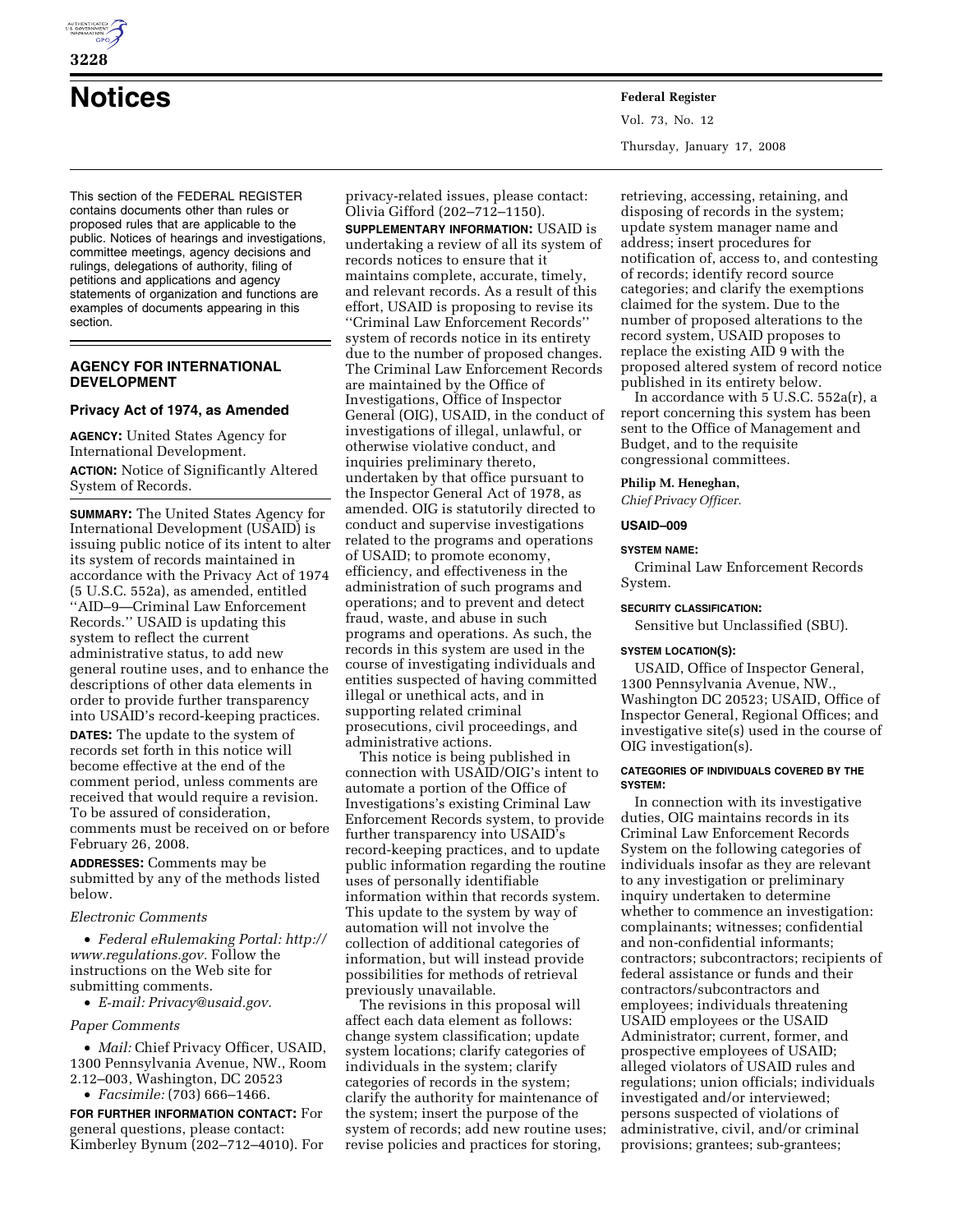lessees; licensees; and other persons engaged in official business with USAID.

## **CATEGORIES OF RECORDS IN THE SYSTEM:**

The system contains investigative reports and materials gathered or created with regard to investigations of administrative, civil, and criminal matters by OIG and other Federal, State, local, tribal, territorial, or foreign regulatory or law enforcement agencies. Categories of records may include: complaints; requests to investigate; information contained in criminal, civil, or administrative referrals; statements from subjects, targets, and/or witnesses; affidavits, transcripts, police reports, photographs, and/or documents relative to a subject's prior criminal record; medical records, accident reports, materials and intelligence information from other governmental investigatory or law enforcement organizations; information relative to the status of a particular complaint or investigation, including any determination relative to criminal prosecution, civil, or administrative action; general case management documentation; subpoenas and evidence obtained in response to subpoenas; evidence logs; pen registers; correspondence; records of seized property; reports of laboratory examination; reports of investigation; and other data or evidence collected or generated by OIG's Office of Investigations during the course of conducting its official duties.

## **AUTHORITY FOR MAINTENANCE OF THE SYSTEM:**

The Inspector General Act of 1978, 5 U.S.C. App. 3, as amended.

#### **PURPOSE:**

The records contained in this system are used by OIG to carry out its statutory responsibilities under the Inspector General Act of 1978, as amended, to conduct and supervise investigations relating to programs and operations of USAID; to promote economy, efficiency, and effectiveness in the administration of such programs and operations; and to prevent and detect fraud, waste, and abuse in such programs and operations. The records are used in the course of investigating individuals and entities suspected of having committed illegal or unethical acts, and in conducting related criminal prosecutions, civil proceedings, and administrative actions.

#### **ROUTINE USES OF RECORDS MAINTAINED IN THE SYSTEM, INCLUDING CATEGORIES OF USERS AND THE PURPOSES OF SUCH USES:**

USAID's routine uses, *see* 42 FR 47371 (September 20, 1977) and 59 FR 52954 (October 20, 1994), apply to this system of records. As additional routine uses for this records system, USAID/OIG may disclose information in this system as follows:

(a) Disclosure to the Department of Justice (DOJ) or a legal representative designated by a Federal agency in circumstances in which:

(1) USAID or OIG, or any component thereof;

(2) Any employee of USAID or OIG in his or her official capacity;

(3) Any employee of USAID or OIG in his or her individual capacity, where the DOJ has agreed to represent or is considering a request to represent the employee; or

(4) The United States or any of its components is a party to pending or potential litigation or has an interest in such litigation, USAID or OIG will be affected by the litigation, or USAID or OIG determines that the use of such records by the DOJ is relevant and necessary to the litigation; provided, however, that in each case, USAID or OIG determines that disclosure of the records to the DOJ is a use of the information that is compatible with the purpose for which the records were collected.

(b) Disclosure to any source from which additional information is requested in order to obtain information relevant to:

(1) A decision by either USAID or OIG concerning the hiring, assignment, or retention of an individual or other personnel action;

(2) The issuance, renewal, retention, or revocation of a security clearance;

(3) The execution of a security or suitability investigation;

(4) The letting of a contract; or

(5) The issuance, retention, or revocation of a license, grant, award, contract, or other benefit to the extent the information is relevant and necessary to a decision by USAID or OIG on the matter.

(c) Disclosure to a Federal, State, local, foreign, tribal, territorial, or other public authority in response to its request in connection with:

(1) The hiring, assignment, or retention of an individual;

(2) The issuance, renewal, retention, or revocation of a security clearance;

(3) The execution of a security or suitability investigation;

(4) The letting of a contract; or

(5) The issuance, retention, or revocation of a license, grant, award, contract, or other benefit conferred by that entity to the extent that the information is relevant and necessary to the requesting entity's decision on the matter.

(d) Disclosure in the event that a record, either by itself or in combination with other information, indicates a violation or a potential violation of law, whether civil, criminal, or regulatory in nature, and whether arising by general statute or particular program statute, or by regulation, rule, or order issued pursuant thereto; or a violation or potential violation of a contract provision. In these circumstances, the relevant records in the system may be referred, as a routine use, to the appropriate entity, whether Federal, State, tribal, territorial, local or foreign, charged with the responsibility of investigating or prosecuting such violation or charged with enforcing or implementing the statute, rule, regulation, order, or contract.

(e) Disclosure to any source from which additional information is requested, either private or governmental, to the extent necessary to solicit information relevant to any investigation, audit, or evaluation.

(f) Disclosure to a foreign government pursuant to an international treaty, convention, or executive agreement entered into by the United States.

(g) Disclosure to contractors, grantees, consultants, or volunteers performing or working on a contract, service, grant, cooperative agreement, job, or other activity for USAID or OIG, who have a need to access the information in the performance of their duties or activities. When appropriate, recipients will be required to comply with the requirements of the Privacy Act of 1974 as provided in 5 U.S.C. 552a(m).

(h) Disclosure to representatives of the Office of Personnel Management, the Office of Special Counsel, the Merit Systems Protection Board, the Federal Labor Relations Authority, the Equal Employment Opportunity Commission, the Office of Government Ethics, and other Federal agencies in connection with their efforts to carry out their responsibilities to conduct examinations, investigations, and/or settlement efforts, in connection with administrative grievances, complaints, claims, or appeals filed by an employee, and such other functions promulgated in 5 U.S.C. 1205–06.

(i) Disclosure to a grand jury agent pursuant to a Federal or State grand jury subpoena or to a prosecution request that such record be released for the purpose of its introduction to a grand jury.

(j) Disclosure in response to a facially valid subpoena for the record.

(k) Disclosure to the National Archives and Records Administration for the purpose of records management inspections conducted under authority of 44 U.S.C. 2904, 2906.